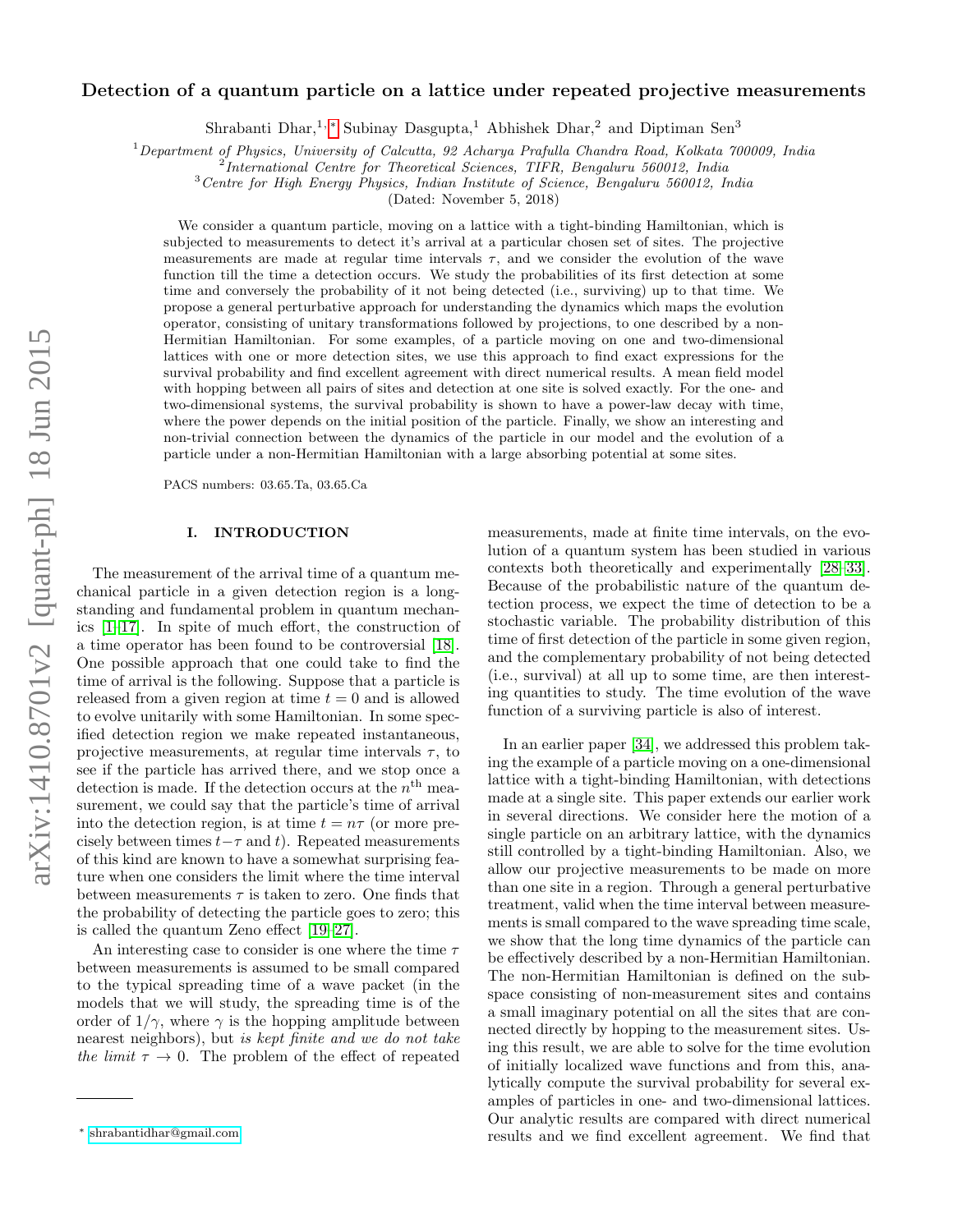the survival probability decays as a power of the time, where the power depends on the initial position of the particle. Finally, we demonstrate another mapping that can be made between the effective non-Hermitian Hamiltonian with a small imaginary potential that appears in our model, and a different non-Hermitian Hamiltonian which has a large imaginary potential on the measurement sites. This second non-Hermitian Hamiltonian is similar to what has been proposed in the context of the study of the time of arrival of a free quantum particle (moving in continuous space) into a given region (the half line), using the approach of repeated measurements [\[11,](#page-9-6) [32\]](#page-10-2). This also relates our study to a recent work of Krapivsky et al [\[35\]](#page-10-3) who look at the survival probability of a particle moving on a one-dimensional lattice with imaginary potentials at one or more sites.

The plan of the paper is as follows. In Sec. [II,](#page-1-0) we describe our precise model and the repeated measurement protocol. We show that the measurement dynamics is described by an effective non-unitary evolution operator which evolves the wave function between successive measurements. We explain how an expression for the survival probability  $P_n$  after the  $n^{\text{th}}$  measurement can be obtained from the wave function. In Sec. [III](#page-2-0) we describe the perturbation theory by which we are able to describe the non-unitary dynamics by an effective non-Hermitian Hamiltonian. In Sec. [IV](#page-2-1) we consider several examples of a single quantum particle moving on one- and two-dimensional lattices and described by tight-binding Hamiltonians with nearest neighbor hopping terms, which is subjected to regular measurements made on one or more sites at regular intervals of time  $\tau$ . We derive perturbative results for the survival probability and the effective wave function of the particle after a time given by an integer multiple of  $\tau$ . Analytical and numerical results are presented. We also present (Sec. [V\)](#page-7-0) an exact solution for a mean field type of model where the particle can hop from any site to all the other sites. Sec. [VI](#page-7-1) describes the mapping between the non-Hermitian Hamiltonian problem with a large imaginary potential at the measurement sites and our problem with small measurement time intervals. We conclude with a discussion in Sec. [VII.](#page-8-0)

### <span id="page-1-0"></span>II. MODEL AND GENERAL FRAMEWORK

Our model consists of a particle moving on a discrete lattice of N sites and its dynamics is described by a tightbinding type Hamiltonian of the form

<span id="page-1-1"></span>
$$
H = \sum_{r,s=1}^{N} H_{r,s} |r\rangle\langle s| , \qquad (1)
$$

where  $H$  is taken to be a real symmetric matrix whose non-vanishing elements have strength  $\gamma$  (in units of  $\hbar$ ). The free time evolution of  $|\psi\rangle$  is given by

$$
|\psi(t)\rangle = U_t|\psi(0)\rangle, \text{ where } U_t = e^{-iHt}. \tag{2}
$$

Let us define the projection operator  $A = \sum_{r \in D} |r\rangle\langle r|$ corresponding to a measurement to detect the particle in the domain  $D$  containing a fixed number  $N_D$  of sites, and the complementary operator  $B = 1 - A$  corresponding to the projection to the space of  $N<sub>S</sub>$  sites belonging to the "system". According to the measurement postulate of quantum mechanics, the probability of detecting the particle on performing a measurement on the state  $|\psi\rangle$  is  $p = \sum_{r \in D} |\langle r | \psi \rangle|^2 = \langle \psi | A | \psi \rangle$ . The probability of non-detection or the survival probability is then  $P = \langle \psi | B | \psi \rangle = 1 - p$ . The measurement postulate also tells us about the state of the system immediately after the measurement. They in fact alter the Hamiltonian time evolution of the system. If the measurement detects the particle (with probability  $p$ ) then the state after measurement is  $A|\psi\rangle$ , while if a measurement does not detect the particle (with probability  $P$ ), then the state immediately after measurement is  $|\psi^+\rangle = B|\psi\rangle$ , with appropriate normalizations. Thus we see that after the measurement the system is effectively described by a density matrix  $\rho' = A|\psi\rangle\langle\psi|A + B|\psi\rangle\langle\psi|B$ . However in our scheme we stop the experiment whenever a particle is detected. Hence only those states that are projected onto the system subspace are further evolved, and we do not need to consider density matrices. After the first measurement we again unitarily evolve the state  $|\psi^+\rangle = B|\psi\rangle$  until the next measurement.

We consider a sequence of measurements  $n = 1, 2...$  at intervals of time  $\tau$  which continue until a particle is detected. Thus the time evolution is given by a sequence of unitary evolutions followed by projections, onto the subspace corresponding to B, till the particle is detected. Let  $|\psi_n^-\rangle$  and  $|\psi_n^+\rangle$  be the (un-normalized) wave functions of the system, immediately before and after the  $n<sup>th</sup>$  measurement respectively. We note that  $|\psi_n^-\rangle = U_\tau |\psi_{n-1}^+\rangle$ and  $|\psi_n^+\rangle = B|\psi_n^-\rangle$ . Hence, defining  $\tilde{U} = BU_{\tau}$ , it follows that

$$
|\psi_n^{-}\rangle = U_{\tau}\widetilde{U}^{n-1}|\psi(0)\rangle \quad \text{and} \quad |\psi_n^{+}\rangle = \widetilde{U}^{n}|\psi(0)\rangle . \tag{3}
$$

Let  $P_n$  be the probability of survival after n measurements. Then clearly

<span id="page-1-2"></span>
$$
P_1 = \langle \psi_1^- | B | \psi_1^- \rangle = \langle \psi(0) | \tilde{U}^\dagger \tilde{U} | \psi(0) \rangle = \langle \psi_1^+ | \psi_1^+ \rangle.
$$

Note that  $P_1$  is thus the normalizing factor for  $|\psi_1^{\pm}\rangle$  and also for  $|\psi_2^-\rangle$ . The survival probability after the second measurement is obtained as the product of non-detection at  $n = 1$  times the probability of non-detection at  $n = 2$ , and is given by

$$
P_2 = P_1 \times \frac{\langle \psi_2^- |}{\sqrt{P_1}} B \frac{|\psi_2^- \rangle}{\sqrt{P_1}} = \langle \psi(0) | \tilde{U}^{\dagger 2} \tilde{U}^2 | \psi(0) \rangle = \langle \psi_2^+ | \psi_2^+ \rangle.
$$

Proceeding iteratively in this way, we get

$$
P_n = \langle \psi(0) | \tilde{U}^{\dagger n} \tilde{U}^n | \psi(0) \rangle = \langle \psi_n^+ | \psi_n^+ \rangle . \tag{4}
$$

If we imagine an ensemble of identically prepared states on which we perform repeated measurements, then  $P_n =$  $\langle \psi^+_n | \psi^+_n \rangle$  gives the fraction of systems for which there has been no detection and that are still evolving. The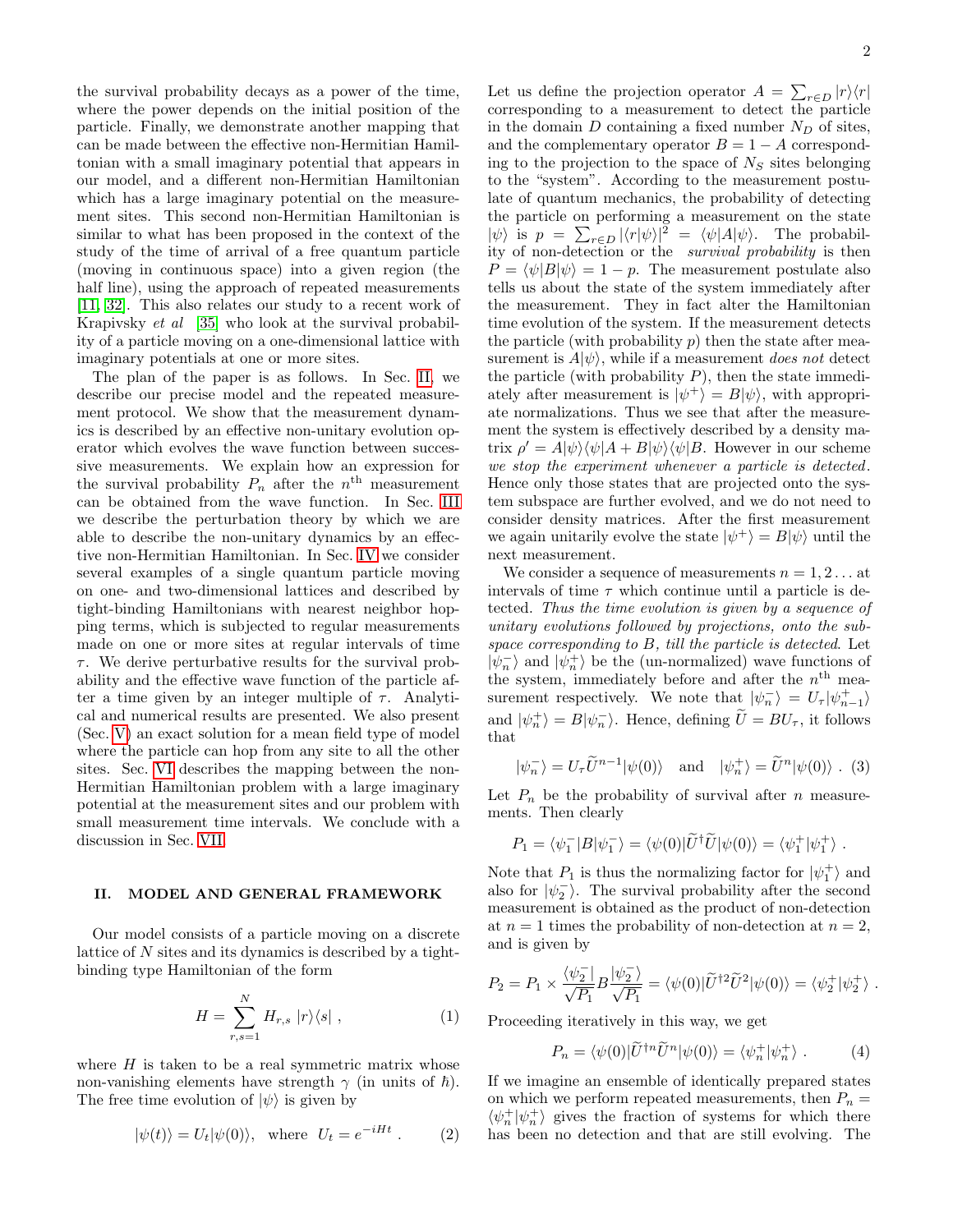probability of first detection in the  $n<sup>th</sup>$  measurement is given by

$$
p_n = P_{n-1} \times \frac{\langle \psi_n^- |}{\sqrt{P_{n-1}}} A \frac{|\psi_n^- \rangle}{\sqrt{P_{n-1}}} = \langle \psi_n^- | A | \psi_n^- \rangle \tag{5}
$$

$$
= \langle \psi_n^- | \psi_n^- \rangle - \langle \psi_n^- | B | \psi_n^- \rangle = P_{n-1} - P_n , \qquad (6)
$$

as expected.

Our main aim in the rest of the paper is to study the behavior of the survival probability for different cases. From the discussion above it is clear that the central problem is to understand the properties of the effective evolution operator  $U$  which, for initial states located inside the "system", is equivalently given by

$$
\widetilde{U} \equiv B e^{-iH\tau} B . \tag{7}
$$

An explicit diagonalization of this non-Hermitian evolution operator is difficult in general. In the next section we provide a perturbative approach, valid for small  $\tau \ll 1/\gamma$ . As we will see from our numerical results, this gives a quite accurate description.

## <span id="page-2-0"></span>III. PERTURBATION THEORY AND CONNECTION TO AN EFFECTIVE NON-HERMITIAN HAMILTONIAN

Let us use the following notation: we divide our full set of sites into those belonging to the "system" (labeled by roman indices  $l, m$  and those belonging to the domain D consisting of sites where measurements are made (denoted by greek indices  $\alpha$ ,  $\beta$ ). With this notation we have  $A = \sum_{\alpha} |\alpha\rangle\langle\alpha|$  and  $B = \sum_{l} |l\rangle\langle l|$ , while the Hamiltonian in Eq. [\(1\)](#page-1-1) can be rewritten in the following form

$$
H = H_S + H_M + V ,
$$
\n(8)

\nwhere  $H_S = \sum_{l,m} H_{l,m} |l\rangle\langle m|, \quad H_M = \sum_{\alpha,\beta} H_{\alpha,\beta} |\alpha\rangle\langle\beta|,$ 

\nand  $V = \sum_{l,\alpha} V_{l,\alpha} |l\rangle\langle\alpha| + V_{\alpha,l} |\alpha\rangle\langle l|,$ 

describe the system, measurement sites and coupling parts respectively of the full Hamiltonian.

Expanding the effective evolution operator  $\tilde{U}$  =  $Be^{-iHt}B$  to second order in  $\tau$  gives in the system subspace,

$$
\widetilde{U} = B \left[ I - iH\tau - \frac{\tau^2}{2} H^2 + \dots \right] B
$$

$$
= I - iH_S\tau - \frac{\tau^2}{2} H_S^2
$$

$$
- \frac{\tau^2}{2} \sum_{l,m} \sum_{\alpha} V_{l,\alpha} V_{\alpha,m} |l\rangle \langle m| + \dots
$$

$$
= e^{-iH_{eff}\tau} + \mathcal{O}(\tau^3),
$$
where  $H_{eff} = H_S + V_{eff}$ , (9)  
and  $V_{eff} = -\frac{i\tau}{2} \sum_{l,m} \sum_{\alpha} V_{l,\alpha} V_{\alpha,m} |l\rangle \langle m|$ .

<span id="page-2-2"></span>(I denotes the  $N_S \times N_S$  unit matrix). Thus we see that our system is effectively described by a non-Hermitian Hamiltonian  $H_{eff}$  and the problem now reduces to diagonalizing this Hamiltonian. Note in particular that the strength of the non-Hermitian potential is small and proportional to the measurement interval  $\tau$ . In the following section we will give explicit examples on regular lattices in one and two dimensions where this reduced problem can be tackled analytically, and comparisons can be made with direct numerical solutions of the original problem.

# <span id="page-2-1"></span>IV. COMPARISONS BETWEEN PERTURBATION THEORY AND DIRECT NUMERICAL RESULTS

### A. Particle in a one-dimensional box

We consider the motion of a quantum particle in a onedimensional lattice with only nearest neighbor hoppings and open boundary conditions. The corresponding full Hamiltonian is

$$
H = -\gamma \sum_{l=1}^{N-1} (|l+1\rangle\langle l| + |l\rangle\langle l+1|) .
$$

Without loss of generality we set  $\gamma = 1$ . We consider three different cases corresponding to different choices of the measurement points: (i)  $\alpha = N$ , (ii)  $\alpha = N - N_D + 1, N - N_D + 2, \dots, N$  and (iii)  $\alpha = 1, N$ .

Case (i): Measurement at single point at one end of the box.

<span id="page-2-3"></span>This case was presented elsewhere [\[34\]](#page-10-1) but we present it here again as an illustrative example of our present general framework. The projection operators now are  $A = |N\rangle\langle N|$  and  $B = \sum_{l=1}^{N-1} |l\rangle\langle l|$ . From the general discussion in Sec. [III](#page-2-0) it is clear that the effective Hamiltonian for the  $N-1$  sites system is given by

$$
H_{eff} = H_S + V_{eff},
$$
  
where  $H_S = -\sum_{l=1}^{N-2} (|l+1\rangle\langle l| + |l\rangle\langle l+1|)$  and  

$$
V_{eff} = -\frac{i\tau}{2}|N-1\rangle\langle N-1|.
$$
 (10)

We now obtain the eigenvalues and eigenvectors of this effective Hamiltonian using first order perturbation theory. The eigenvalues of  $H<sub>S</sub>$  (with  $N-1$  sites) are given by

<span id="page-2-5"></span>
$$
\epsilon_s = -2\cos\left(\frac{s\pi}{N}\right),\tag{11}
$$

<span id="page-2-4"></span>while the eigenvectors  $\langle l|\phi_s \rangle = \phi_s(l)$  are given by

$$
\phi_s(l) = \sqrt{\frac{2}{N}} \sin\left(\frac{sl\pi}{N}\right) \tag{12}
$$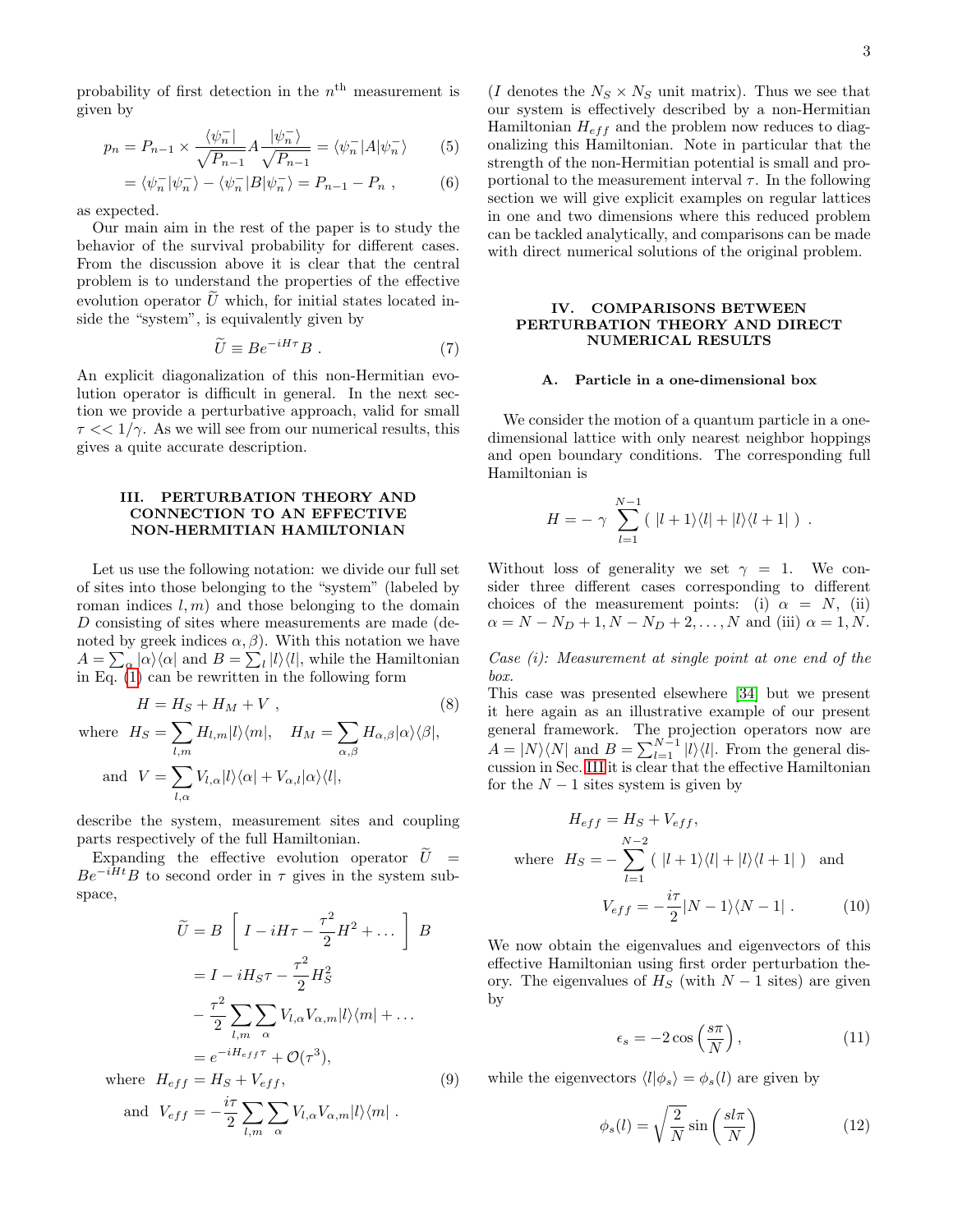for  $s = 1, 2, ..., N - 1$ . Treating  $V_{eff}$  as a perturbation, we find the following modified spectrum for  $H_{eff}$ ,

$$
\mu_s = \epsilon_s + \langle \phi_s | V_{eff} | \phi_s \rangle = \epsilon_s - \frac{i}{2} \alpha_s, \quad (13)
$$

with 
$$
\alpha_s = \frac{2\tau}{N} \sin^2 \left(\frac{s\pi}{N}\right)
$$
. (14)

This means that an eigenstate of  $H<sub>S</sub>$  will decay with time and, after *n* measurements made at times  $t = n\tau$ , the state of the system is given by

$$
|\phi_s(t)\rangle = e^{-iH_{eff}t}|\phi_s\rangle = e^{-\alpha_s t/2}e^{-i\epsilon_s t}|\phi_s\rangle.
$$

Hence the survival probability  $P_s(t)$  is given by the exponential decay

$$
P_s(t) = \langle \phi_s(t) | \phi_s(t) \rangle = e^{-\alpha_s t}
$$

,

and the first detection probability by  $p(t) = -dP/dt$  $\alpha_s e^{-\alpha_s t}$ . Since the decay rate  $\alpha_s$  depends on  $\tau$ , it vanishes in the limit  $\tau \to 0$ , and one obtains the *quantum Zeno* effect.

When the initial state is a position eigenstate , it has been shown [\[34\]](#page-10-1) that the time evolution is given by

<span id="page-3-2"></span>
$$
|\psi(t)\rangle = e^{-iH_{eff}t}|\ell\rangle = \sum_{s} \phi_s(\ell)e^{-\alpha_s t/2}e^{-i\epsilon_s t}|\phi_s\rangle \ , \tag{15}
$$

and thus the survival probability becomes

$$
P_{\ell}(t) = \langle \psi(t) | \psi(t) \rangle = \sum_{s=1}^{N} \frac{2}{N} \sin^2(\frac{s\pi\ell}{N}) e^{-\frac{2\pi t}{N} \sin^2(\frac{s\pi}{N})}.
$$
\n(16)

For large N and in the time window where  $t\tau/N$  is large but  $t\tau/N^3$  is small, Eq. [\(16\)](#page-3-0) becomes

$$
P_{\ell}(t) = \frac{1}{\sqrt{8\pi x}} \left[ 1 - e^{-\ell^2/2x} \right], \quad \text{where} \quad x = \frac{t\tau}{N}. \tag{17}
$$

If the particle was initially close to the left boundary  $(\ell \sim O(1))$ , then the survival probability decays as  $1/t^{1/2}$  for small t and as  $1/t^{3/2}$  for large t. On the other hand, if the particle was initially well within the bulk  $(\ell \sim O(N))$ , then one observes only the former behavior of  $1/t^{1/2}$ . At times  $t \sim N^3$  there is an exponential decay with time. We show in Fig. [1](#page-3-1) the decay of the survival probability with time, as computed numerically from the exact expression in Eq. [\(4\)](#page-1-2) and from the analytical perturbative expression in Eq. [\(16\)](#page-3-0). It is clear that there is very good agreement between the direct results and those obtained from perturbation theory. The form of the wave functions at different times is shown in Fig. [2.](#page-4-0) We see that at large times  $(O(N^3))$  the wave function gets a contribution mainly from the lowest eigenstate and one can understand the exponential decay at these time scales. Another interesting feature is that the behaviors for  $\ell$  and  $N - \ell$  are the same,  $P_{\ell}(t) = P_{N-\ell}(t)$ , due to the symmetry  $\phi_s(\ell) = \phi_s(N - \ell)$ .



<span id="page-3-1"></span>FIG. 1. (Color online) Open Boundary Conditions: Decay of the survival probability  $P_{\ell}(t)$  for different initial position egenstates. The black dotted lines are the predictions from perturbation theory. The solid black lines are the predicted power law decays for initial points in the bulk and at the boundary. The measurement was done at site N, and the measurement time interval was taken to be  $\tau = 0.1$ .

Case (ii): One-dimensional box with measurements done on several sites at one end.

<span id="page-3-0"></span>In this case the measurement projection operator is given by  $A = \sum_{\alpha=N-N_D+1}^{N} |\alpha\rangle\langle\alpha|$  and the system consists of  $N_S = N - N_D$  points. We notice that, because of the nearest neighbor coupling form of the Hamiltonian, the form of  $V_{eff}$  is now given by  $V_{eff}$  =  $-i(\tau/2)|N - N_D$  ><  $N - N_D$ . Hence the analysis of the previous case remains valid with the simple replacement  $N - 1 \rightarrow N - N_D$ . In particular, we recover the same asymptotic behavior for the survival probability. Physically we can understand this result as follows — since  $\tau$  is small, the particle can propagate only up to one site during time  $\tau$ . Thus the systems with 1 and  $N_D$  measurement sites at the end are the same (for  $N_D > 1$ ) as the particle never visits sites beyond the first detector site.

Case (iii): One-dimensional box with measurement done at boundary sites on both ends.

The measurement projection operator now is  $A =$  $|1\rangle\langle 1| + |N\rangle\langle N|$  and the number of sites on the system is  $N - 2$ . The effective interaction is then given by  $V_{eff} = -(i\tau/2)(|2\rangle\langle2|+|N-1\rangle\langle N-1|).$  The eigenstates of  $H<sub>S</sub>$  (with  $N-2$  sites) are now given by

$$
\phi_s'(l) = \sqrt{\frac{2}{N-1}} \sin\left(\frac{s\pi(l-1)}{N-1}\right)
$$

,

with  $s = 1, 2, ..., N - 2$  and  $l = 2, 3, ..., N - 1$ , and the eigenvalues of  $H_{eff}$  are given by  $\mu_s = \epsilon'_s - (i/2)\alpha'_s$ , with  $\epsilon'_{s} = -2\cos[s\pi/(\tilde{N}-1)]$  and  $\alpha'_{s} = \tau[\phi_{s}'^{2}(2)+\phi_{s}'^{2}(N-1)] =$  $\left[4\tau/(N-1)\right] \sin^2[s\pi/(N-1)]$ . Thus, for large N, we get a decay constant for the eigenstates which has twice the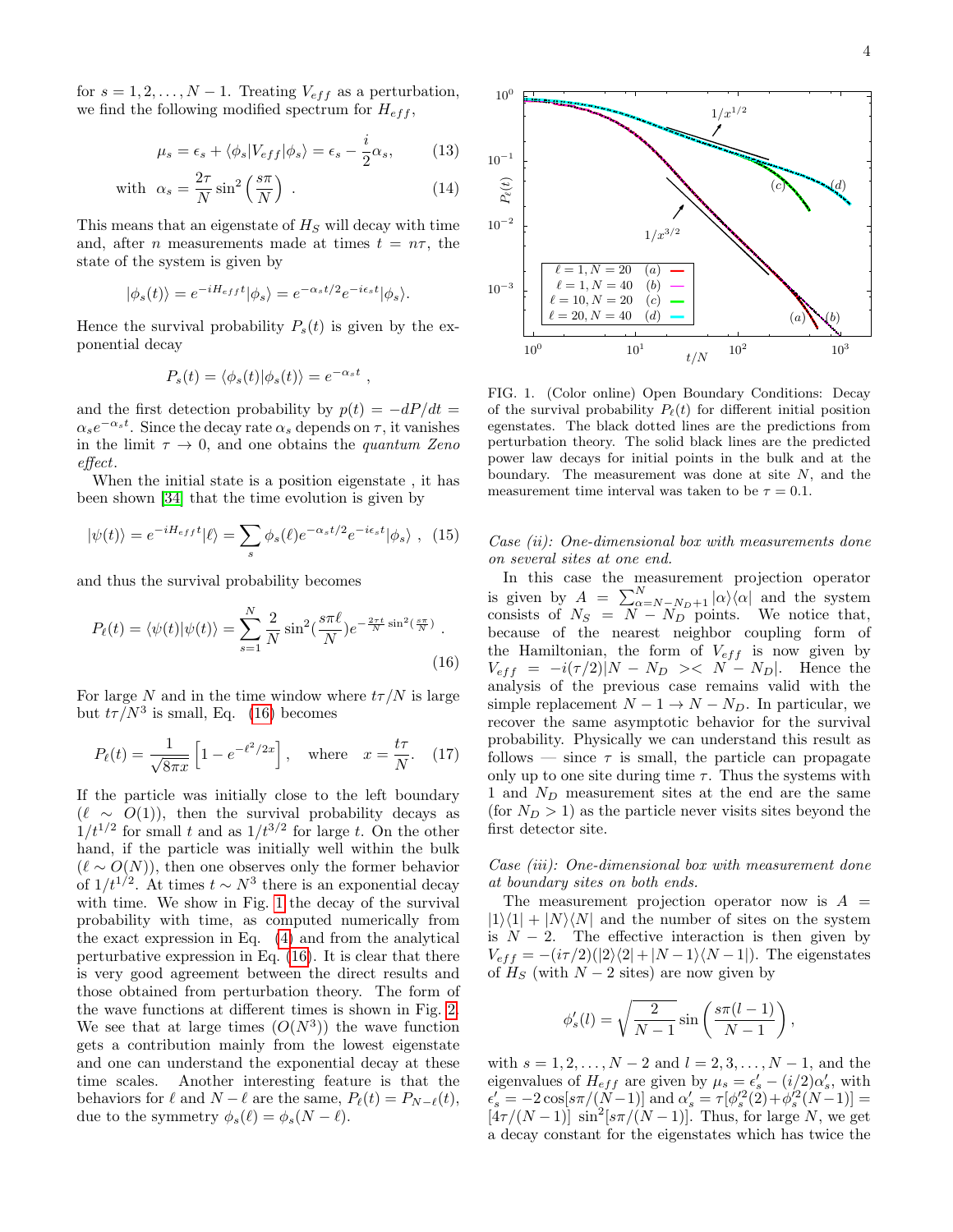

<span id="page-4-0"></span>FIG. 2. (Color online) Open Boundary Conditions: Plot of the probability density  $|\psi_i(t)|^2$  at different times when the initial state is a position eigenstate with  $(top)\ell = 1$  and  $(bottom)\ell =$ 10. The dashed lines are the predictions from the perturbation theory [Eq. [\(15\)](#page-3-2)]. The solid line is the plot for the lowest eigenstate. The other parameters were  $N = 20$  and  $\tau = 0.1$ .

value of that in case (i), corresponding to the fact that there is absorption at two boundary points. Clearly the asymptotic results given for case (i) for survival probability of initial position eigenstates continue to hold.

## B. One-dimensional lattice with periodic boundary conditions

We now consider a ring geometry with a Hamiltonian given by

$$
H = -\sum_{l=1}^{N} (|l+1\rangle\langle l| + |l\rangle\langle l+1|)
$$
 (18)

with  $|N + 1\rangle \equiv |1\rangle$ , and we assume that N is even. This case was also presented in Ref. [\[34\]](#page-10-1) and we discuss it now within the present framework. Taking  $A = |N\rangle\langle N|$ we get  $H_S = \sum_{l=1}^{N-2} (|l+1\rangle\langle l| + |l\rangle\langle l+1|)$  (the same as

.

that for Case (i)), and  $V_{eff} = (-i\tau/2)(|N - 1\rangle\langle N - 1| +$  $|1\rangle\langle 1| + |N - 1\rangle\langle 1| + |1\rangle\langle N - 1|$ .

This case is somewhat special because it turns out that half of the energy eigenstates of  $H$  are unaffected by the measurement process. To see this we notice that there are  $(N-2)/2$  eigenvalues of H, given by  $e_s = -2\cos(2s\pi/N)$ , for  $s = 1, 2, \ldots, N/2 - 1$ , which are two-fold degenerate with eigenvectors

$$
\psi_s(l) = \sqrt{\frac{2}{N}} \sin \frac{2sl\pi}{N} \quad \text{and} \quad \psi_{s+N/2-1}(l) = \sqrt{\frac{2}{N}} \cos \frac{2sl\pi}{N}
$$
\n(19)

The remaining two eigenvalues −2 and 2 correspond respectively to eigenvectors

$$
\psi_{N-1}(l) = (-1)^l / \sqrt{N}
$$
 and  $\psi_N(l) = 1 / \sqrt{N}$ .

We now observe that  $\psi_s(l)$ , for  $s = 1, \ldots, N/2-1$ , are also exact eigenstates of the Hamiltonian for an open chain with  $N-1$  sites  $l = 1, ..., N-1$ . Let us denote these eigenstates of  $H_S$  by  $\phi_{2s}(l)$  and the corresponding eigenvalues by  $\epsilon_{2s} = e_s$ . Since  $\phi_{2s}(l)$  vanish at the detector site  $l = N$ , they are not affected by the measurements and are exact eigenfunctions of  $U$ . The rest of the eigenstates of  $H_S$ , given by  $\phi_{2s+1}(l) = \sqrt{2/N} \sin[(2s+1)l\pi/N]$ with eigenvalues  $\epsilon_{2s+1} = 2 \cos[(2s+1)\pi/N]$ , for  $s =$  $0, 1, \ldots, N/2 - 1$ , decay with a rate which we can again compute from perturbation theory. We find

$$
\alpha_{2s+1} = -\frac{2}{i} \langle \phi_{2s+1} | V_{eff} | \phi_{2s+1} \rangle = 4\tau \phi_{2s+1}^2(1). \tag{20}
$$

If the particle is initially at site  $\ell$ , its time evolution is given by

$$
|\psi(t)\rangle = \sum_{s=1}^{N/2-1} \phi_{2s}(\ell) e^{-i\epsilon_{2s}t} |\phi_{2s}\rangle + \sum_{s=0}^{N/2-1} \phi_{2s+1}(\ell) P_{2s+1}^{1/2}(t) e^{-i\epsilon_{2s+1}t} |\phi_{2s+1}\rangle, \qquad (21)
$$

so that,

<span id="page-4-2"></span><span id="page-4-1"></span>
$$
P_{\ell}(t) - P_{\ell}(\infty) = \sum_{s=0}^{N/2-1} \phi_{2s+1}^2(\ell) P_{2s+1}(t). \tag{22}
$$

For large N and large  $t\tau/N (= x)$ , Eq. [\(22\)](#page-4-1) becomes

$$
P_{\ell}(t) - P_{\ell}(\infty) = \frac{1}{2\pi} \int_{-\infty}^{\infty} dq \sin^{2}(q\ell) e^{-8xq^{2}}
$$

$$
= \frac{1}{8\sqrt{2\pi x}} \left[ 1 - e^{-\ell^{2}/8x} \right], \qquad (23)
$$

with  $P_l(\infty) = \sum_{s=1}^{N/2-1} \phi_{2s}^2(\ell)$  which is equal to 1/2 for  $\ell \neq N/2$  and zero for  $\ell = N/2$ . Thus,  $P_{\ell}(t) - P_{\ell}(\infty)$ decays as  $1/t^{1/2}$  when the initial position  $\ell$  is in the bulk, and as  $1/t^{3/2}$  when  $\ell$  is near the boundary. Furthermore, when  $\ell = N$  the decay is of order  $1/t^{1/2}$  and  $P_N(\infty) = 0$ .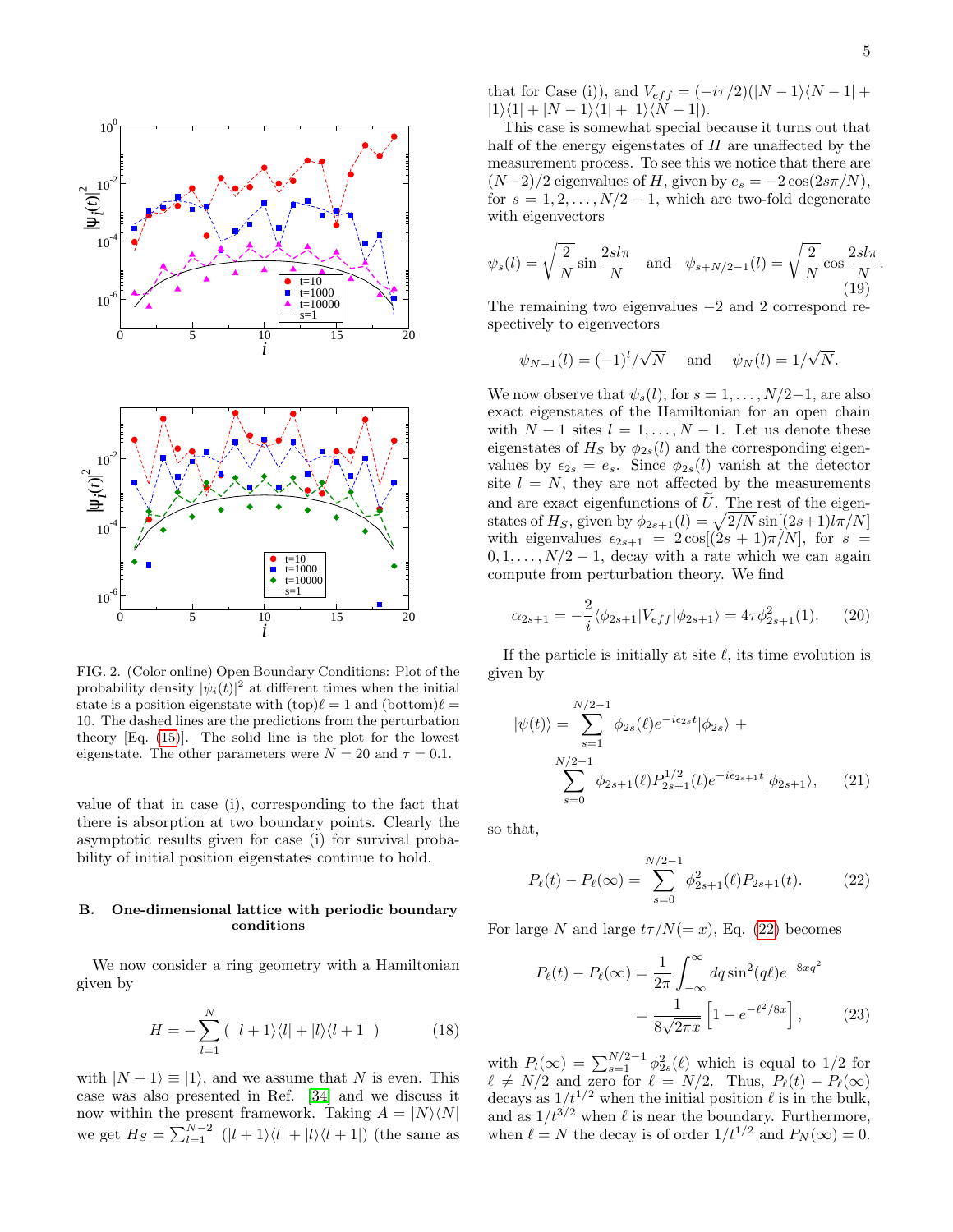

<span id="page-5-0"></span>FIG. 3. (Color online) Periodic Boundary Conditions: Decay of the survival probability  $P_{\ell}(t)$  for different initial position eigenstates and different system sizes. The upper-most two plots are for  $\ell = N/2$  in which case the survival probability at infinite times  $P_{\ell}(\infty)$  vanishes, while in all the other cases  $P_{\ell}(\infty) = 0.5$ . The black dotted lines are the predictions from perturbation theory. The solid black lines are the predicted power law decays for bulk and boundary points. The measurement was done at site  $N$ , and the measurement time interval was taken to be  $\tau = 0.1$ .

In Fig. [3](#page-5-0) we show the comparison between the analytical predictions for the survival probability from Eq. [\(22\)](#page-4-1) and the numerical results obtained directly from Eq. [\(4\)](#page-1-2); they show reasonably good agreement. The form of the wave functions at different times is shown in Fig. [4.](#page-5-1) We see that as in the case of open boundary conditions, at large times  $(\mathcal{O}(N^3))$  the wave function gets a contribution mainly from the surviving eigenstates (for  $\ell = 1$ ) or from the lowest eigenstate (for the special case  $\ell = N/2$ ).

# C. Particle in a two-dimensional box with multiple detection points

In this case the Hamiltonian is given by

$$
H_{2D} = -\gamma \sum_{l_x=1}^{N-1} \sum_{l_y=1}^{N-1} [|l_x+1, l_y\rangle\langle l_x, l_y| + |l_x, l_y\rangle\langle l_x+1, l_y|
$$
  
+  $|l_x, l_y+1\rangle\langle l_x, l_y| + |l_x, l_y\rangle\langle l_x, l_y+1|]$ . (24)

Again we work with  $\gamma = 1$ . We note that  $H_{2D}$  is a sum of two commuting Hamiltonians describing jumps along the  $x$  and  $y$  axes,

$$
H_{2D} = H_x + H_y,\t\t(25)
$$

where

$$
H_x = -\sum_{l_x,l_y=1}^{N-1} (|l_x+1,l_y\rangle\langle l_x,l_y| + |l_x,l_y\rangle\langle l_x+1,l_y|),
$$

and similarly for  $H_y$ . Obviously,  $H_x = H \otimes I$  and



<span id="page-5-1"></span>FIG. 4. (Color online) Periodic Boundary Conditions: Plot of the probability density  $|\psi_i(t)|^2$  at different times when the initial state is a position eigenstate with  $(top)\ell = 1$  and  $(\text{bottom})\ell = 10$ . The dashed lines are the predictions from the perturbation theory [Eq. [\(21\)](#page-4-2)]. The solid line in the bottom panel is the plot for the lowest eigenstate. The other parameters were  $N = 20$ ,  $\tau = 0.1$ .



<span id="page-5-2"></span>FIG. 5. Different arrangements of detectors (shown by thick lines) for a system on a square lattice. The  $(1, 1)$  site is at the top left corner, and the  $x, y$  axes are horizontal (to the right) and vertical (downwards).

chain with N sites, and I is an  $N \times N$  unit matrix.

Case (i): Measurement sites placed along one boundary. We consider measurement sites at  $(N, l_y)$  for  $l_y =$ 1, 2, ..., N. Then  $B_{2D} = B \otimes I$ , where  $B = \sum_{l=1}^{N-1} |l\rangle\langle l|$ , and

$$
U_{2D} = B_{2D} \exp(-iH_{2D}t)
$$
  
=  $[B \exp(-iHt)] \otimes [\exp(-iHt)].$  (26)

Hence the behavior of  $(\tilde{U}_{2D})^n$  is governed by that of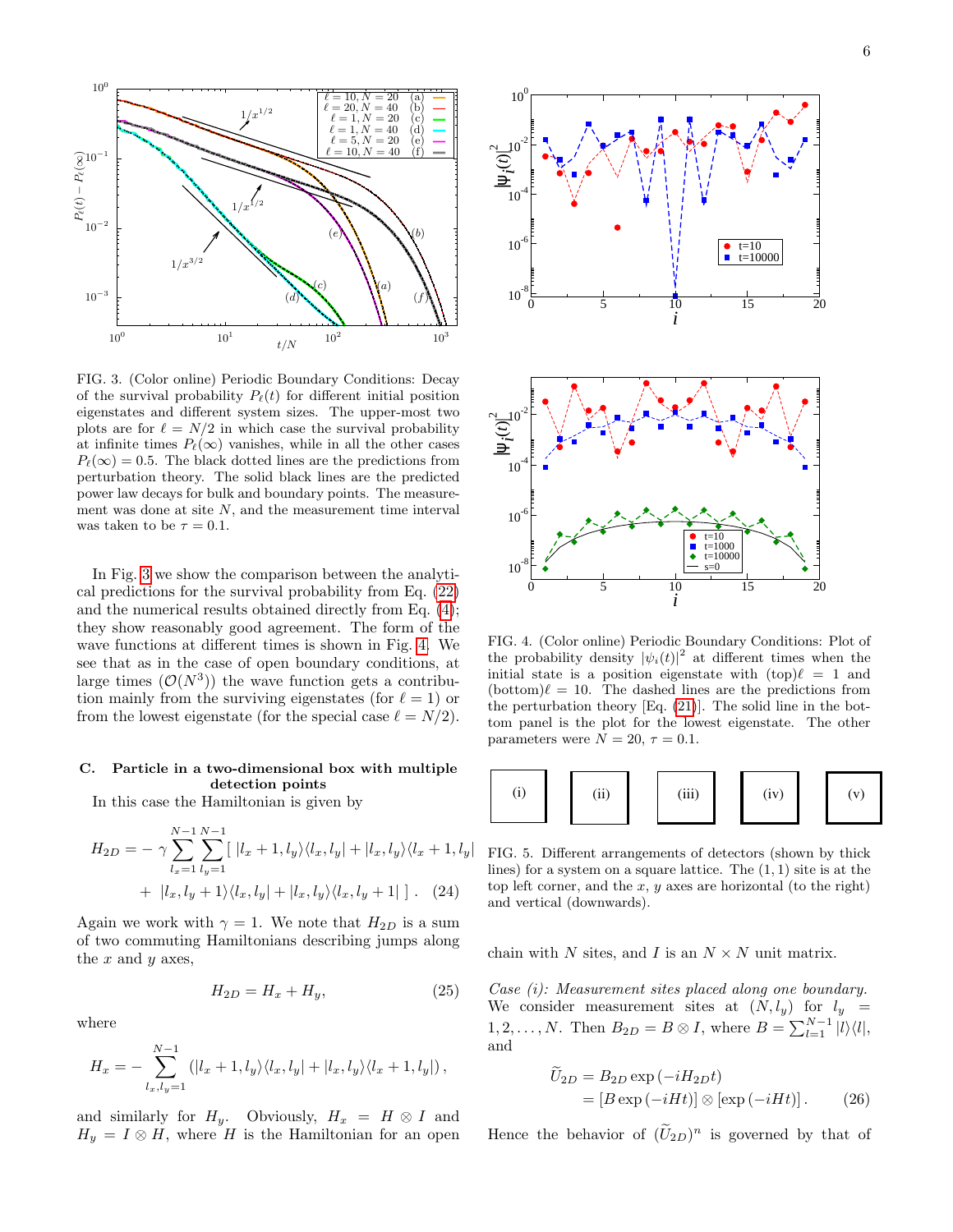$[B \exp(-iHt)]^n$ , indicating that the behavior of the survival probability of this system is identical with that of an open chain (with the same size) with one detector kept at the N-th site. Moreover, this equivalence (and similar equivalences derived below) is true for all values of  $\tau$ , not necessarily small.

Case (ii): Measurement sites placed along two opposite boundaries.

We consider measurement sites at  $(1, l_y)$  and  $(N, l_y)$ , for  $l_y = 1, 2, \ldots, N$ . Then  $B_{2D} = B' \otimes I$ , where  $B' =$  $\sum_{l=2}^{N-1} |l\rangle\langle l|$ , and

$$
\widetilde{U}_{2D} = [B' \exp(-iHt)] \otimes [\exp(-iHt)]. \qquad (27)
$$

The behavior of  $(\tilde{U}_{2D})^n$  is hence governed by that of  $[B' \exp(-iHt)]^n$  indicating that the behavior of the survival probability of this system is identical with that of an open chain with one detector kept at each end (which, in turn, is similar to the survival probability of the chain with a detector at the N-th site).

Case (iii): Measurement sites placed along two adjacent boundaries.

We consider measurement sites at  $(l_x, N)$ , for  $l_x$  $1, 2, \ldots, N$  and  $(N, l_y)$ , for  $l_y = 1, 2, \ldots, (N - 1)$ . Then  $B_{2D} = B \otimes B$ , and

$$
\widetilde{U}_{2D} = [B \exp(-iHt)] \otimes [B \exp(-iHt)]. \tag{28}
$$

Hence when the initial state is  $|\phi_s\rangle \otimes |\phi_{s'}\rangle$ , the survival probability becomes

$$
P_{s,s'}(t) = e^{-(\alpha_s + \alpha_{s'})t}.
$$

If the particle is initially at  $|\ell_x\rangle \otimes |\ell_y\rangle$ , the survival probability is

$$
P_{\ell_x,\ell_y}(t) = \sum_{s,s'=1}^{N-1} \phi_s^2(\ell_x) \phi_{s'}^2(\ell_y) P_{s,s'}(t)
$$
\n
$$
= \frac{1}{\sqrt{8\pi x}} [1 - e^{-\ell_x^2/2x}] \frac{1}{\sqrt{8\pi x}} [1 - e^{-\ell_y^2/2x}],
$$
\n(29)

with  $x = t\tau/N$ . Thus the survival probability becomes a product of the respective survival probabilities in the two directions, each with one detector at the last site.

Case (iv): Measurement sites placed along three boundaries.

We consider measurement sites at  $(1, l_y)$  and  $(N, l_y)$ , for  $l_y = 1, 2, ..., N$  and  $(l_x, N)$ , for  $l_x = 2, ..., (N - 1)$ . Then  $B_{2D} = B' \otimes B$ , and

$$
\widetilde{U}_{2D} = [B' \exp(-iHt)] \otimes [B \exp(-iHt)]. \tag{30}
$$

When the initial state is  $|\phi_s' \rangle \otimes |\phi_{s'} \rangle$ , the survival probability is given by

$$
P_{s,s'}(t) = e^{-(\alpha'_s + \alpha_{s'})t}.
$$



<span id="page-6-0"></span>FIG. 6. (Color online) Decay of the survival probability  $P_{\ell_x,\ell_y}(t)$  for different initial positions  $(\ell_x, \ell_y)$  of a particle moving on a square lattice of size  $N = 20$  with different arrangements of the detectors as shown in Fig. [5.](#page-5-2) C3, C4 and C5 stands for cases (iii), (iv) and (v) respectively. The black dotted lines are the predictions from perturbation theory. The solid black lines are the predicted power law decays for bulk and corner points. (To observe the power law decay for edge points, one needs to choose a large size; this is not shown here.) The measurement time interval was taken to be  $\tau = 0.1$ .

When the particle is initially at  $|\ell_x\rangle \otimes |\ell_y\rangle$ , the survival probability is

<span id="page-6-2"></span>
$$
P_{\ell_x,\ell_y}(t) = \sum_{s=1}^{N-2} \sum_{s'=1}^{N-1} \phi_s^{\prime 2}(\ell_x) \phi_{s'}^2(\ell_y) P_{s,s'}(t)
$$
 (31)  

$$
= \frac{1}{\sqrt{8\pi x'}} [1 - e^{-(\ell_x - 1)^2/2x'}] \frac{1}{\sqrt{8\pi x}} [1 - e^{-\ell_y^2/2x}],
$$

<span id="page-6-1"></span>with  $x' = 2t\tau/(N-1)$ . This is the product of the survival probability for a chain with one detector and that for a chain with two detectors at the two ends.

Case (v): Measurement sites placed along all the four boundaries.

The measurement sites are at  $(l_x, 1)$  and  $(l_x, N)$ , for  $l_x = 1, 2, ..., N$ , and at  $(1, l_y)$  and  $(N, l_y)$ , for  $l_y =$  $2, 3, \ldots, N-1$ . Then  $B_{2D} = B' \otimes B'$ , and

$$
\widetilde{U}_{2D} = [B' \exp(-iHt)] \otimes [B' \exp(-iHt)]. \tag{32}
$$

When the initial state is  $|\phi_s'\rangle \otimes |\phi_{s'}'\rangle$ , the survival probability is given by

$$
P_{s,s'}(t) = e^{-(\alpha'_s + \alpha'_{s'})t}.
$$

When the initial state is  $|\ell_x\rangle \otimes |\ell_y\rangle$ , the survival proba-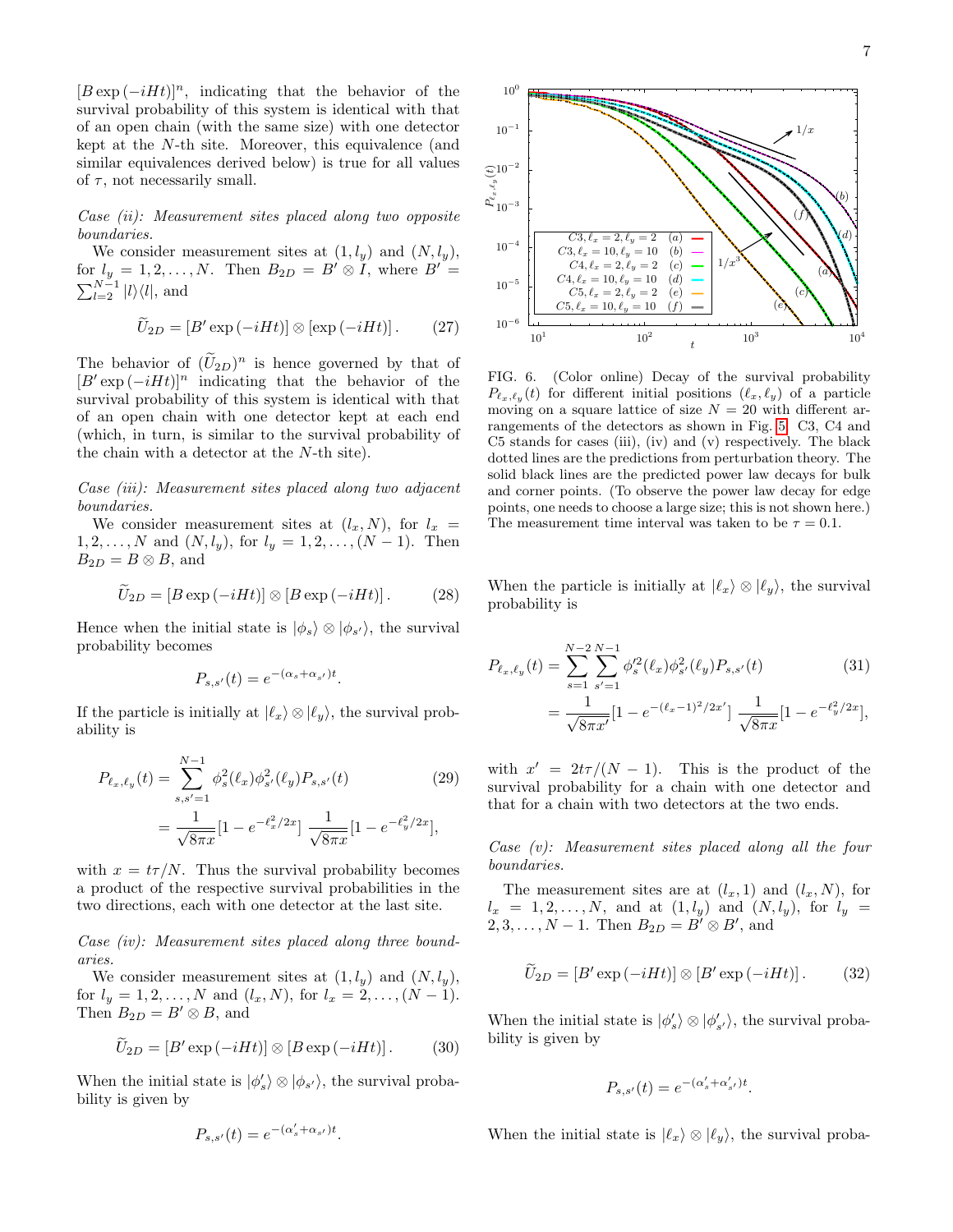bility is

$$
P_{\ell_x,\ell_y}(t) = \sum_{s,s'=1}^{N-2} \phi_s'^2(\ell_x) \phi_{s'}'^2(\ell_y) P_{s,s'}(t)
$$
(33)  

$$
= \frac{1}{\sqrt{8\pi x'}} [1 - e^{-(\ell_x - 1)^2/2x'}]
$$

$$
\times \frac{1}{\sqrt{8\pi x'}} [1 - e^{-(\ell_y - 1)^2/2x'}].
$$

This is the product of the survival probabilities of two chains, each with two detectors at the two ends.

To sum up, if the initial state is a position eigenstate, then for cases (i) and (ii), the survival probability decays as  $t^{-1/2}$  and  $t^{-3/2}$ , while for cases (iii), (iv) and (v), it decays as  $t^{-1}$ ,  $t^{-3}$ , and  $t^{-2}$ , when the initial position is in the bulk, at the corner (both  $x$  and  $y$  coordinates are near the ends) or at the edge (one of the coordinates is near the end, and the other is in the bulk) respectively. In Fig. [6](#page-6-0) we show the comparison between the analytical predictions for the survival probability for cases (iii), (iv) and  $(v)$  using the expressions in Eq.  $(29)$ ,  $(31)$  and  $(33)$ and the numerical results obtained directly from Eq. [\(4\)](#page-1-2).

### <span id="page-7-0"></span>V. EXACTLY SOLVABLE MEAN FIELD MODEL

We now consider the case when a particle can hop to any of the  $N$  sites with equal amplitude. Hence the Hamiltonian is

$$
H = -\sum_{j,k=1}^{N} |j\rangle\langle k|.
$$
 (34)

For this case, the Hamiltonian matrix  $H$  has all elements equal to  $-1$ , and one has  $e^{-iH\tau} = I - H/c$  where  $c =$  $N/(e^{i\tau N}-1)$ . The eigenvalues and eigenvectors of  $\tilde{U} =$  $B(I - H/c)$  are easily found. The eigenvalues are

$$
\lambda_1 = 0, \ \lambda_2 = 1 + (N - 1)/c, \ \lambda_s = 1 \text{ for } s = 3, ..., N,
$$
\n(35)

while the corresponding right and left eigenvectors are

$$
|R_1\rangle = \frac{1}{1 - c - N}(1, 1, \dots, 1, 1 - c - N),
$$
  
\n
$$
|R_2\rangle = \frac{1}{N - 1}(1, 1, \dots, 1, 0),
$$
  
\n
$$
|R_s\rangle = \frac{1}{N - 1}(1, \omega_s, \omega_s^2 \dots \omega_s^{N - 2}, 0) \text{ for } s = 3, \dots, N,
$$
  
\n
$$
\langle L_1 | = (0, 0, \dots, 0, 1), \quad \langle L_2 | = (1, 1, \dots, 1, \frac{N - 1}{c + N - 1}),
$$
  
\n
$$
\langle L_s | = (1, \omega_s^*, \omega_s^{*2}, \dots, \omega_s^{*N - 2}, 0) \text{ for } s = 3, \dots, N,
$$
  
\n(36)

and  $\omega_s = e^{2\pi i (s-2)/(N-1)}$ . Writing  $\tilde{U} = \sum_s \lambda_s |R_s\rangle \langle L_s|,$ and taking the initial state to be  $|\psi(0)\rangle = |\ell\rangle$  (where <span id="page-7-2"></span> $\ell \neq N$ , we can use Eqs. [\(5\)](#page-2-2) and [\(4\)](#page-1-2) to obtain the first detection probability and the survival probability

<span id="page-7-4"></span>
$$
p_n = \left| \sum_s \langle N | U_\tau | R_s \rangle \ \lambda_s^{n-1} \ \langle L_s | \ell \rangle \right|^2
$$

$$
= \left| \frac{\lambda_2^{n-1}}{c} \right|^2 = \frac{x}{N-1} \left[ 1 - x \right]^{n-1}, \tag{37}
$$

$$
P_n = 1 - \frac{1 - (1 - x)^n}{N - 1},
$$
  
with  $x = \frac{2}{N} \left( 1 - \frac{1}{N} \right) (1 - \cos \tau N)$ . (38)

For  $\ell = N$ , we get  $p_1 = 1 - x$ ,  $P_1 = x$  and

<span id="page-7-5"></span><span id="page-7-3"></span>
$$
p_n = (N-1)^2 \left| \frac{\lambda_2^{n-2}}{c^2} \right|^2 = x^2 [1-x]^{n-2},
$$
  
\n
$$
P_n = x(1-x)^n, \quad \text{for } n > 1.
$$
 (39)

For large N, one has  $x \approx 2(1 - \cos \tau N)/N$ , and

$$
p_n = \frac{2e^{\xi}}{N^2} \left(1 - \cos \tau N\right) e^{-n\xi} \quad \text{for} \quad \ell \neq N \tag{40}
$$

$$
= \frac{4e^{2\xi}}{N^2} (1 - \cos \tau N) e^{-n\xi} \text{ for } \ell = N, n > 1 \tag{41}
$$

where  $\xi = \frac{2}{N} (1 - \cos \tau N)$ .

Some properties of the first detection probability can be immediately observed:

(1) For  $\tau \to 0$  for a fixed N, the probability  $p_n$  vanishes for all *n*; this is the Zeno effect  $[19-25]$  $[19-25]$ .

(2) There is a *characteristic time*  $\tau_0 = 2\pi/N$  such that  $p_n(\tau) = p_n(\tau + \tau_0)$ . If we choose  $\tau = \tau_0 \times \text{integer}$ , then  $x = 0$  according to Eq. [\(38\)](#page-7-3). For  $\ell \neq N$ , we then have  $p_n = 0$  for all n, while for  $\ell = N$ ,  $p_1 = 1$  and  $p_{n>1} = 0$ . (3) The quantity  $p_n$  decays exponentially with n for all values of  $N$ , large or small (see Eqs.  $(37, 39)$  $(37, 39)$ ).

(4) From Eqs. [\(37,](#page-7-4) [39\)](#page-7-5), one can calculate the sum

$$
\sum_{n=1}^{\infty} p_n = \begin{cases} \frac{1}{N-1} & \text{for } \ell \neq N \\ 1 & \text{for } \ell = N. \end{cases}
$$
 (42)

Thus, if the initial site is different from the detector site then, with a finite probability, the particle is never detected. If we compute the wave function  $|\psi_n^+\rangle$  at large times, we find that it converges to a "steady state"  $|\psi_{ss}^{+}\rangle$ with  $\langle \ell | \psi_{ss}^+ \rangle = (N-2)/(N-1)$  and  $\langle j | \psi_{ss}^+ \rangle = -1/(N-1)$ for all  $j \neq \ell, N$ . This state is invariant under the time evolution, and so we do not see any further decay.

# <span id="page-7-1"></span>VI. RELATION TO ANOTHER NON-HERMITIAN HAMILTONIAN WITH A LARGE IMAGINARY POTENTIAL

In Sec. [III](#page-2-0) we showed that the problem of time evolution with a Hermitian Hamiltonian, punctuated by measurements at intervals of time  $\tau$ , can be related to continuous time evolution with a non-Hermitian Hamiltonian with a small imaginary potential. In this section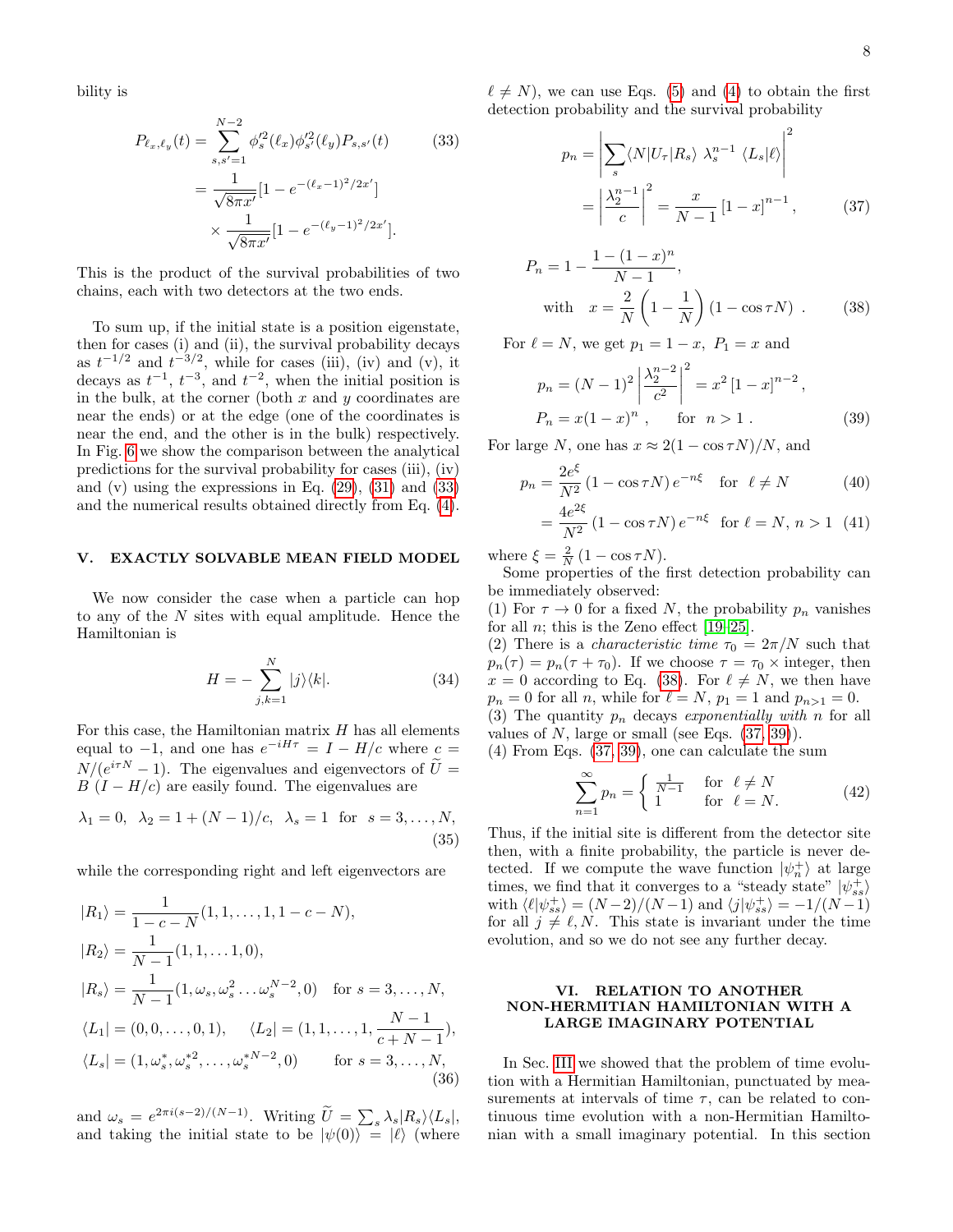we show that there also exists a connection to another non-Hermitian Hamiltonian with a large imaginary potential. This then relates our results to the studies in Refs. [\[32,](#page-10-2) [35\]](#page-10-3).

We will assume that the nearest neighbor hopping amplitude  $\gamma$  is the same in the two systems; we will not set  $\gamma = 1$  in this section. The formalism in Ref. [\[35\]](#page-10-3) contains a non-Hermitian on-site term  $-i\gamma\Gamma$  at one site (Γ being a dimensionless and positive real number) which leads to a non-unitary evolution. Assuming that  $\Gamma \gg 1$  in Ref. [\[35\]](#page-10-3) and  $\tau \ll 1/\gamma$  in our formalism, we will develop second order perturbation theory in these quantities and show that the two systems match if  $\tau \gamma \Gamma = 2$ . In a somewhat more general setting of the problem considered in Ref. [\[35\]](#page-10-3), let us consider the dynamics of a particle evolving with the following Hamiltonian:

$$
H_{NH} = H + \Gamma H' \quad \text{where} \quad H' = -i\gamma \sum_{\alpha \in D} |\alpha\rangle\langle\alpha| \quad (43)
$$

and  $H$  is the Hamiltonian defined in Eq.  $(8)$ . Note that the non-Hermitian Hamiltonian  $H_{NH}$  is for the full system, including the sites where measurements are done, unlike the effective non-Hermitian Hamiltonian in Eq. [\(9\)](#page-2-4). Let us consider the case where  $\Gamma$  is large and proceed to compute the spectrum of this non-Hermitian Hamiltonian using perturbation theory.

Let us write the following expansions for the eigenfunctions and eigenvalues of  $H_{NH}$ :

$$
|\Psi\rangle = |\Psi_0\rangle + \frac{1}{\Gamma}|\Psi_1\rangle + \frac{1}{\Gamma^2}|\Psi_2\rangle + ...,
$$
  

$$
E = \Gamma E_0 + E_1 + \frac{1}{\Gamma}E_2 + ....
$$
 (44)

This leads to the following equations up to second order in perturbation theory:

$$
H'|\Psi_0\rangle = E_0|\Psi_0\rangle,
$$
  
\n
$$
H'|\Psi_1\rangle + H|\Psi_0\rangle = E_0|\Psi_1\rangle + E_1|\Psi_0\rangle,
$$
  
\n
$$
H'|\Psi_2\rangle + H|\Psi_1\rangle = E_0|\Psi_2\rangle + E_1|\Psi_1\rangle + E_2|\Psi_0\rangle.
$$
 (45)

At  $0^{\text{th}}$  order, we see that there are  $N_s$  degenerate states |l| with eigenvalues  $E_0 = 0$ , and  $N_D$  degenerate states  $|\alpha\rangle$ with eigenvalues  $E_0 = -i\gamma$ . We now examine the corrections to the "system" states at first and second orders in perturbation theory. At first order, the eigenstates are given by  $|\Psi_0\rangle = \sum_l a_l |l\rangle, \ |\Psi_1\rangle = \sum_{\alpha} a_{\alpha} |\alpha\rangle$ , and the coefficients and energy corrections are given by

$$
\sum_{m} H_{l,m} a_m = E_1 a_l, \quad \text{where} \quad a_\alpha = \frac{1}{i\gamma} \sum_{m} V_{\alpha,m} a_m.
$$
\n(46)

Assuming, for simplicity, that the states  $E_1$  are nondegenerate, we see that the second order correction is

$$
E_2 = \langle \Psi_0 | H | \Psi_1 \rangle
$$
  
= 
$$
\sum_{l,\alpha} a_l a_\alpha \langle l | H | \alpha \rangle
$$
  
= 
$$
\sum_{l,m} a_l a_m \frac{1}{i\gamma} \sum_{\alpha} V_{l,\alpha} V_{\alpha,m} .
$$
 (47)

Thus we see that the energy levels of the "system" states  $E_1 + E_2/\Gamma$  are described by the effective Hamiltonian

$$
H_{eff} = H_S - \frac{i}{\gamma \Gamma} \sum_{l,m} \sum_{\alpha} V_{l,\alpha} V_{\alpha,m} |l\rangle\langle m| \ . \tag{48}
$$

We note that this is identical to Eq. [\(9\)](#page-2-4) with the identification

<span id="page-8-1"></span>
$$
\frac{\tau}{2} = \frac{1}{\gamma \Gamma} \tag{49}
$$

The quantum survival probability for the particle will therefore match in the two systems if the conditions  $\tau \ll$  $1/\gamma$  and  $\Gamma >> 1$  are satisfied, and if Eq. [\(49\)](#page-8-1) holds.

<span id="page-8-2"></span>Earlier in Sec. [III](#page-2-0) we discussed a mapping of the dynamics of the system under repeated measurements to another effective non-Hermitian Hamiltonian. Let us clarify the difference between that and the one discussed in this section, in the context of the special case of a onedimensional N-site chain with open boundary conditions. For this case we have proved that the dynamics under repeated measurements at the N-th site at time intervals  $\tau$ , is identical to the dynamics of both an open chain of N sites with a strong imaginary potential  $-i2/\tau$  placed at the  $N$ -th site (see Eq.  $(49)$ ) and of an open chain of  $(N-1)$  sites with a weak imaginary potential  $-i\tau/2$ placed at the  $(N-1)$ -th site (see Eq. [\(43\)](#page-8-2) and [\(10\)](#page-2-5)). A corollary of this observation is that the dynamics of an open N-site chain with a strong potential  $-iV$  at the Nth site is equivalent to that of an open  $(N-1)$ -site chain with a weak potential  $-i/V$  at the  $(N-1)$ -th site.

# <span id="page-8-0"></span>VII. DISCUSSION

We have used a tight-binding model (with a hopping amplitude  $\gamma$ ) for a particle on a lattice to study the problem of first detection and survival under repeated measurements at a given site or a set of sites. The measurements are made at intervals of time  $\tau$ . We develop a non-unitary evolution which describes the probability of first detection of the particle at time  $t$  and, equivalently, the non-detection or survival of the particle up to the time t. We summarize our results below.

Due to the frequent projective measurements made on the system, the wave function evolution is non-unitary. We have shown, using a perturbative approach, that the dynamics can be described by an effective non-Hermitian Hamiltonian, which makes the problem analytically tractable. For a one-dimensional system with either open or periodic boundary conditions and a detector placed at a single site, we derive an analytical expression for the survival probability up to a time  $t$  using perturbation theory when  $\tau$  is much smaller than the inverse of the band width (proportional to  $\gamma$ ). If t is held fixed, we find that the detection probability vanishes in the limit  $\tau \to 0$ ; this is the quantum Zeno effect. Next, we show that the survival probability generally decays as a power of  $t$  for a certain range of values of  $t$ . The power depends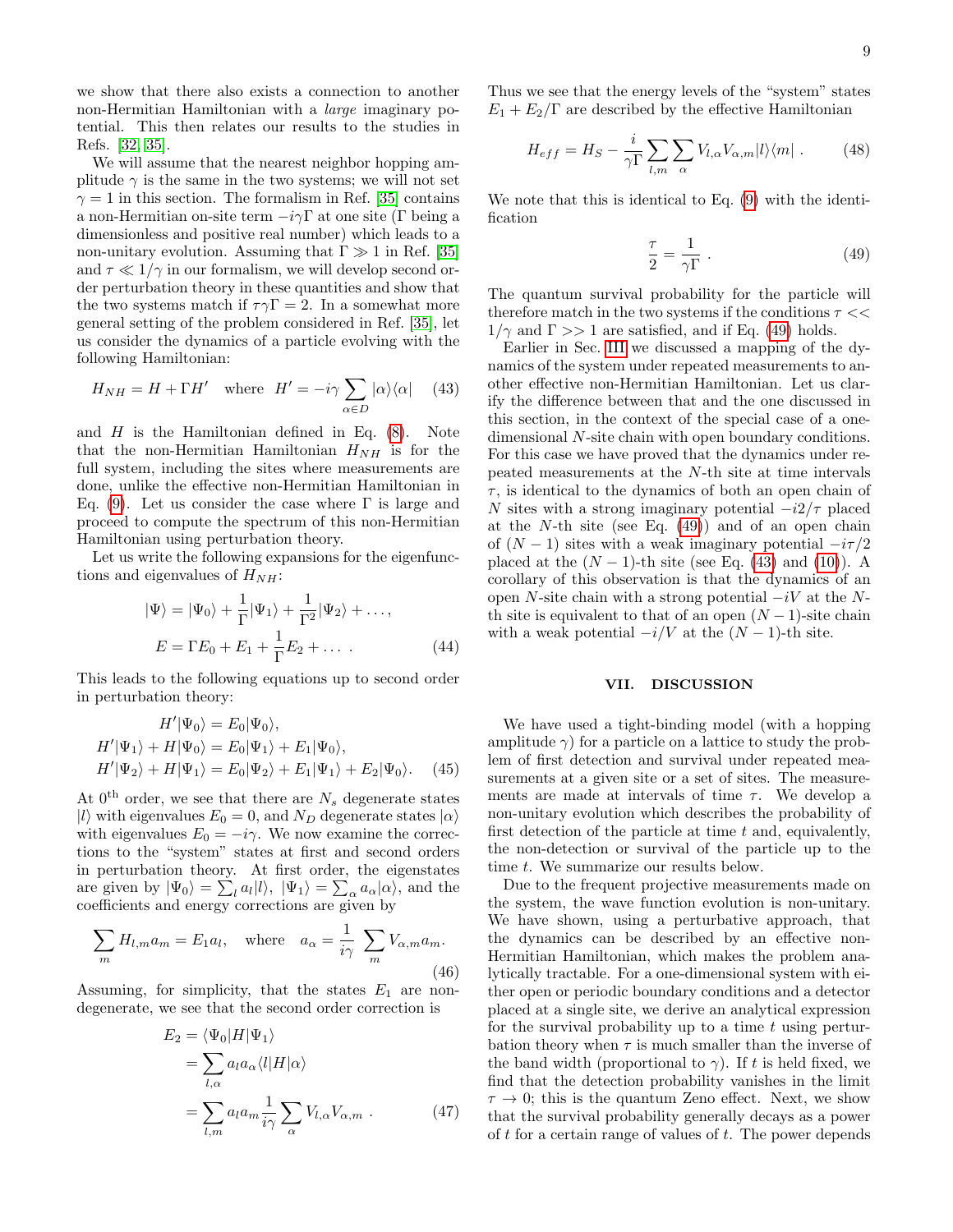on the initial position of the particle, namely, whether it is near the detecting point or far away from it; we derive an interpolating function which varies from one power law to the other as the initial position is changed. (Interestingly, for periodic boundary conditions, we find that the survival probability generally approaches a non-zero constant as  $t \to \infty$ ). We also find the spatial distribution of the particle when it is not detected and show that it approaches a simple form as  $t \to \infty$ .

We then consider a number of generalizations of the model. If we consider an open chain with a number of detection points at one end, we find that the system effectively behaves like a shorter open chain with a single detection point at one end. We study an open chain with a detection point at each end and show that the scaling behavior of the survival probability is similar to that of an open chain with one detection point. We have also studied a particle moving on a two-dimensional square lattice. The tight-binding model on this system behaves like a product of two decoupled one-dimensional models in the  $x$  and  $y$  directions. Hence, the cases in which the detecting sites lie along one edge, two edges (which can be adjacent or opposite to each other), three edges or all four edges, can be mapped to a product of two open chains each of which has a single detecting site at one or both ends. As a result the survival probability and its scaling with time can be derived easily in all these cases. We have then examined a mean field model where the particle can hop between any pair of sites with the same amplitude. In this system, we find that the survival

probability is generally finite in the large t limit.

Finally, we have pointed out an interesting connection between our problem and another recent work [\[35\]](#page-10-3) on the survival probability of a particle on a one-dimensional lattice with an imaginary potential at one or more sites. The latter study uses a non-Hermitian and time-independent Hamiltonian in which the potential on a set of sites (which corresponds to the detection sites in our formalism) is imaginary and has a value  $-i\gamma\Gamma$ ; hence the particle can get absorbed there which is the equivalent of getting detected in our language. We show that the two approaches give identical results if  $\tau$  is much smaller than the inverse band width  $1/\gamma$ ,  $\Gamma \gg 1$ , and  $\tau \gamma \Gamma = 2$ .

We can consider various extensions of this work for future studies. It may be interesting to look at many-body systems and investigate the effect of repeated measurements at one point on the particle distribution near that point and to see if measurements can give rise to quantum entanglement. It would also be interesting to look at the effect of measurements of observables other than the position, such as the momentum or the spin.

### Acknowledgments

S. Dhar gratefully acknowledges CSIR, India for providing a research fellowship through sanction no. 09/028(0839)/2011-EMR-I. The work of S. Dasgupta is supported by UGC-UPE (University of Calcutta). S. Dasgupta is also grateful to ICTS, Bangalore for hospitality. AD thanks DST, India for support through the Swarnajayanti grant. DS thanks DST, India for Project No. SR/S2/JCB-44/2010.

- <span id="page-9-0"></span>[1] G. R. Allcock, Ann. of Phys. 53, 253 (1969); G. R. Allcock, Ann. of Phys. 53, 286 (1969).
- J. Kijowski, Rep. Math. Phys. **6**, 361 (1974).
- [3] N. Kumar, Pramana-J. Phys 25, 363 (1985).
- [4] N. Grot, C. Rovelli, and R. S. Tate, Phys. Rev. A 54, 4676 (1996).
- [5] Y. Aharonov, J. Oppenheim, S. Popescu, B. Reznik, and W. G. Unruh, Phys. Rev. A 57, 4130 (1998).
- [6] C. Anastopoulos and N. Savvidou, J. Math. Phys. 47, 122106 (2006).
- [7] J. G. Muga, A. D. Baute, J. A. Damborenea, and I. L. Egusquiza, [arXiv:quant-ph/0009111](http://arxiv.org/abs/quant-ph/0009111) (2000).
- [8] J. A. Damborenea, I. L. Egusquiza, G. C. Hegerfeldt, and J. G. Muga, Phys. Rev. A 66, 052104 (2002).
- [9] E. A. Galapon, R. F. Caballar, and R. T. Bahague Jr, Phys. Rev. Lett. 93, 180406 (2004).
- [10] E. A. Galapon, F. Delgado, J. G. Muga, and I. Egusquiza, Phys. Rev. A 72, 042107 (2005).
- <span id="page-9-6"></span>[11] J. Echanobe, A. del Campo, and J. G. Muga, Phys. Rev. A 77, 032112 (2008).
- [12] J. M. Yearsley, D. A. Downs, J. J. Halliwell, and A. K. Hashagen, Phys. Rev. A 84, 022109 (2011).
- [13] C. Anastopoulos and N. Savvidou, Phys. Rev. A 86, 012111 (2012).
- [14] N. Vona, G. Hinrichs, and D. Dürr, Phys. Rev. Lett. 111, 220404 (2013).
- [15] J. G. Muga and C. R. Leavens, Phys. Rep. 338, 353  $(2000)$ .
- [16] G. Torres-Vega, Phys. Rev A, **76**, 032105 (2007).
- <span id="page-9-1"></span>[17] G. Torres-Vega, J. Phys. A: Math. Theor. 42, 465307  $(2009)$ .
- <span id="page-9-2"></span>[18] B. Mielnik and G. Torres-Vega, Concepts of Physics 2 , 81 (2005), [arXiv:1112.4198v](http://arxiv.org/abs/1112.4198)1[quant-ph].
- <span id="page-9-3"></span>[19] B. Misra and E. C. G. Sudarshan, J. Math. Phys. 18, 756 (1977).
- [20] K. Koshino and A. Shimizu, Phys. Rep. 412, 191 (2005).
- [21] P. Facchi and S. Pascazio, J. Phys. A 41, 493001 (2008).
- [22] W. M. Itano, D. J. Heinzen, J. J. Bollinger, and D. J. Wineland, Phys. Rev. A 41, 2295 (1990).
- [23] A. G. Kofman and G. Kurizki, Phys. Rev. A 54, R3750 (1996).
- [24] P. G. Kwiat, A. G. White, J. R. Mitchell, O. Nairz, G. Weihs, H. Weinfurter, and A. Zeilinger, Phys. Rev. Lett. 83, 4725 (1999).
- <span id="page-9-7"></span>[25] J. I. Cirac, A. Schenzle, and P. Zoller, Euro. Phys. Lett. 27, 123 (1994).
- [26] W. M. Itano, J. Phys.: Conf. Series, 196, 012018 (2009).
- <span id="page-9-4"></span>[27] A. Signoles, A. Facon, D. Grosso, I. Dotsenko, S. Haroche, J.-M. Raimond, M. Brune, and S. Gleyzes, Nature Physics 10, 715 (2014).
- <span id="page-9-5"></span>[28] G. C. Hegerfeldt and D. G. Sondermann, Quant. Semiclassic. Opt. 8, 121 (1996).